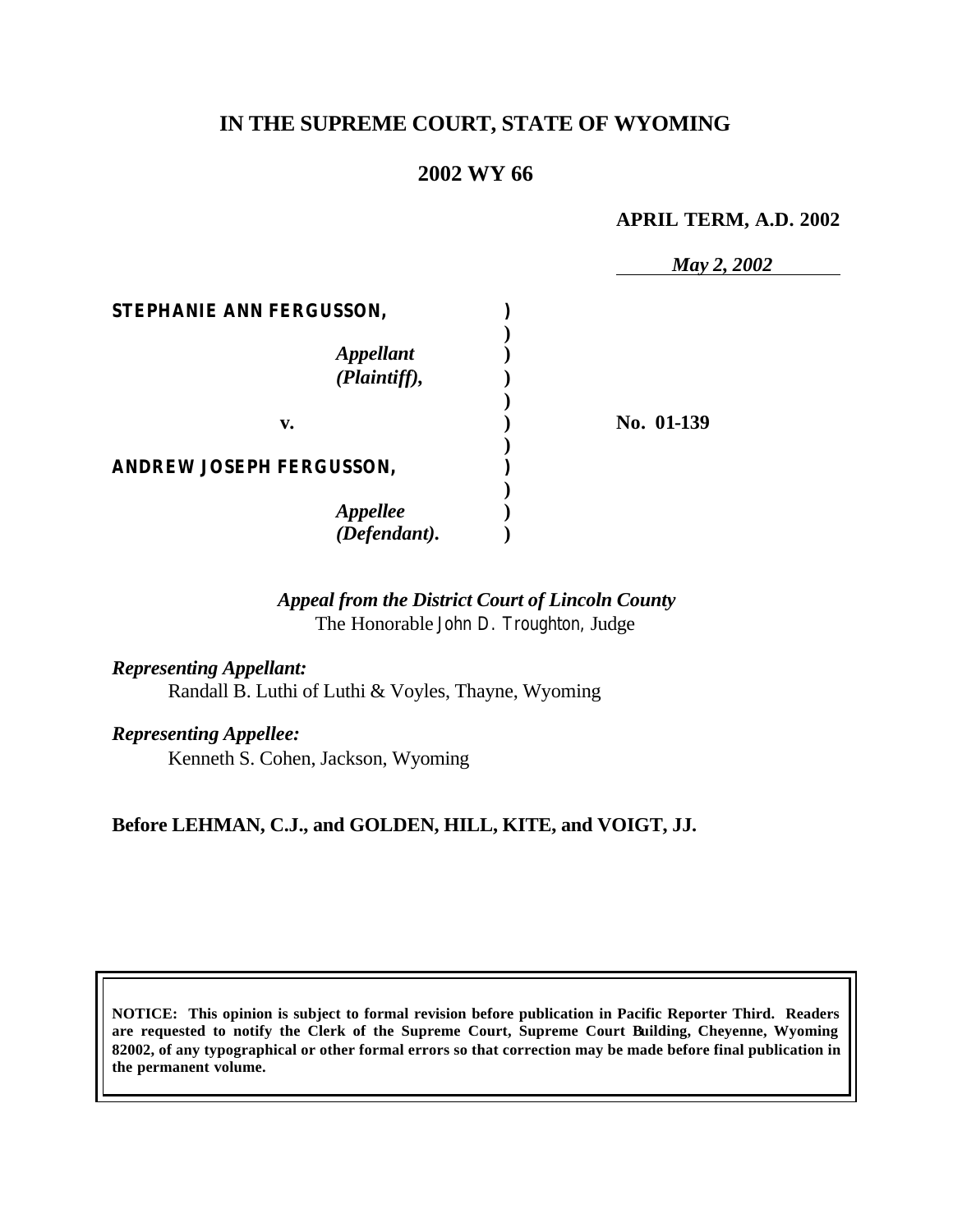## KITE, Justice.

[¶1] Pursuant to the parties' divorce decree, Appellant Stephanie Ann Fergusson (the mother) was awarded primary physical custody of the couple's two children. After the mother married a man with three children of his own, Appellee Andrew Joseph Fergusson (the father) observed marked differences in his children's appearance and behavior. At the same time, a rift developed between the mother and her mother, aunt, and grandmother, apparently over their opinions concerning the mother's new marriage and the resulting treatment of her children. The father petitioned to have the custody of the couple's children modified based upon a material change in circumstances. The trial court found the circumstances warranted a change in the custody provisions. We affirm.

## **ISSUES**

[¶2] The mother presents these issues for our review:

I. Did the district court modify custody of the parties' minor children based upon a lack of visitation provided to the grandparent in violation of Wyoming statutory law and the United States Supreme Court's interpretation [of] the Fourteenth Amendment?

II. Did the district court fail to justify a change in custody from the original divorce decree?

The father states the issue as:

I. Are the district court findings (1) that there were material changes in circumstances, and (2) that the best interests of the children required a change in custody from the mother to the father, supported by the record?

#### **FACTS**

[¶3] The mother and the father married on April 27, 1994. Two children were born of the marriage. In July of 1999, the couple divorced. The Stipulation and Marital Settlement Agreement filed with the district court provided the parties would share joint legal custody of the children (a daughter born on October 13, 1994, and a son born on February 14, 1996) with the mother having primary physical custody subject to the father's reasonable visitation. A period of relative family harmony ended when the mother remarried. On December 11, 2000, the father alleged changed circumstances and filed a petition to modify the custody provisions of the divorce decree requesting primary custody of the children be given to him. A trial was held on February 27, 2001.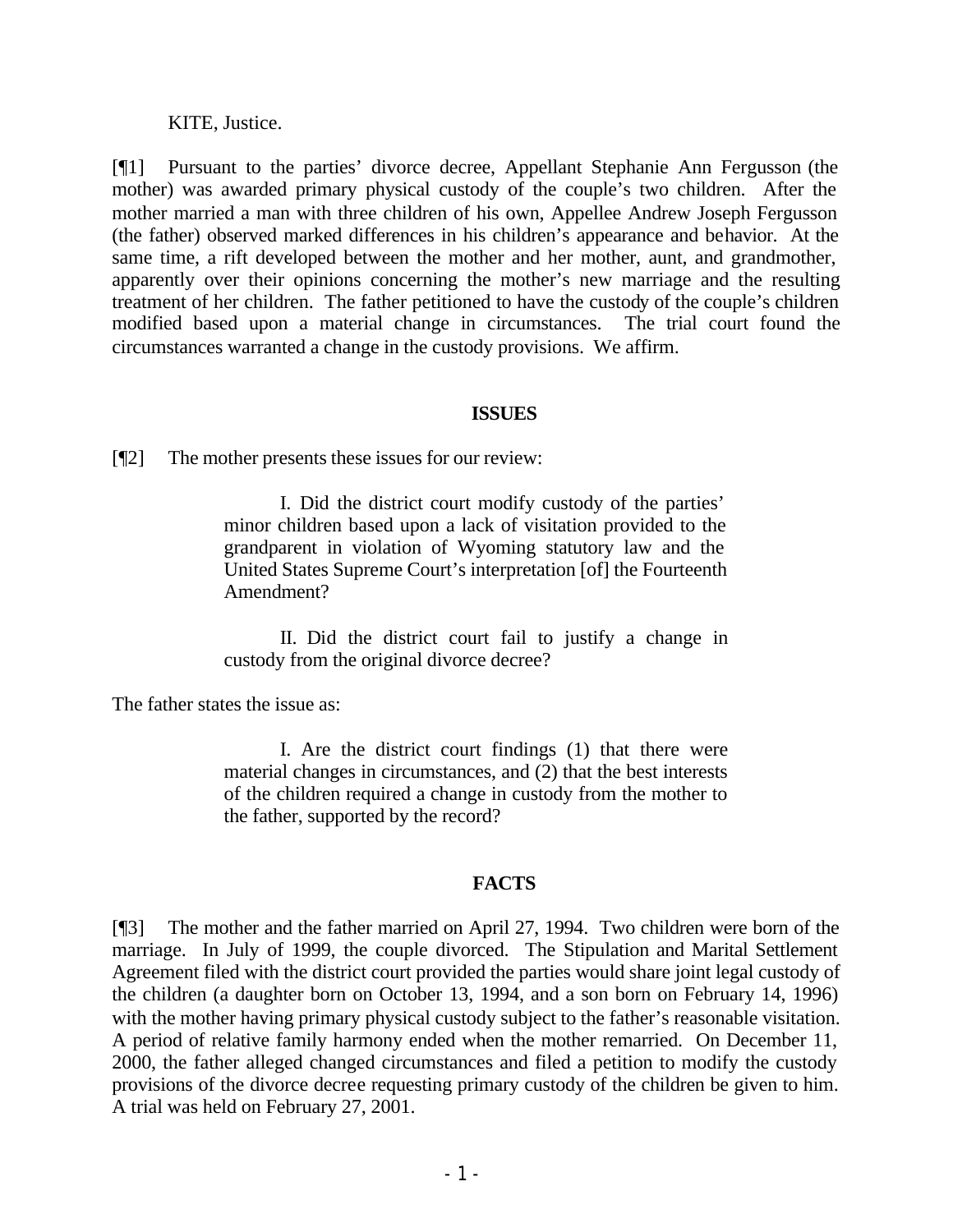[¶4] The father testified that the mother had always been the primary caregiver for the children and had been a good parent. Following the divorce, he and the mother maintained an amiable relationship and were able to effectively manage his visitations with the children. The father resided in Jackson, and the mother resided in Star Valley. The children were happy to visit their father and were equally happy to return to their mother. The otherwise agreeable relationship between the mother and the father gradually became strained when the mother began dating Dee Aullman (the stepfather), the man she later married. The development of the new relationship coincided with the father recognizing a change in his children for the worse. The mother became pregnant, and the children, who were accustomed to living alone with their mother, now shared a two-bedroom home with their stepfather's three children from a prior marriage. The children expressed anxiety about returning to their mother's home after spending the weekend with their father, and the children stated they did not like their stepfather. The children began wetting their beds, and the father noticed the children's appearance worsened.

[¶5] The children's maternal grandmother testified her relationship with the mother began to deteriorate at the same time. She too noticed a progressive change in the children's behavior, and the children told her they did not like their stepfather. The children pleaded to stay with their grandmother or their father rather than having to stay with their mother and stepfather. The daughter told her grandmother about a wrongful touching incident involving her and her dder stepbrother. The incident was reported to the Department of Family Services, and no further action was taken. The grandmother testified about another incident when the daughter had red marks on her neck. The daughter stated the mother caught her dragging a cat around the house with a rope. The mother did not approve and put either a belt or a rope around the daughter's neck and dragged her around the house to let her know how the cat felt. The grandmother generally described the children's transformation from being full of life and clean into being sullen, aggressive, afraid, and unkempt. The mother's aunt and grandmother echoed the same concerns at trial and recounted several instances which they feared posed a danger to the children's well-being. The mother's mother, aunt, and grandmother were no longer allowed to see the children except when the children were in their father's custody.

[¶6] The daughter's kindergarten teacher testified regarding changes in her personality. The daughter commenced the school year as a happy and polite child but developed signs of aggression and unhappiness. When the teacher asked what was wrong, the daughter stated that her stepfather was mean to her.

[¶7] The mother and the stepfather testified the new family was experiencing a transitional period but the children were being raised in a loving and safe atmosphere. The mother believed her family was not supportive of her new relationship, and, consequently, she determined it was in the best interests of her immediate family to curtail visitation with the extended family members. The mother also presented testimony from a Head Start counselor who conducted several home visits, and the counselor testified she saw no indications of abuse or neglect.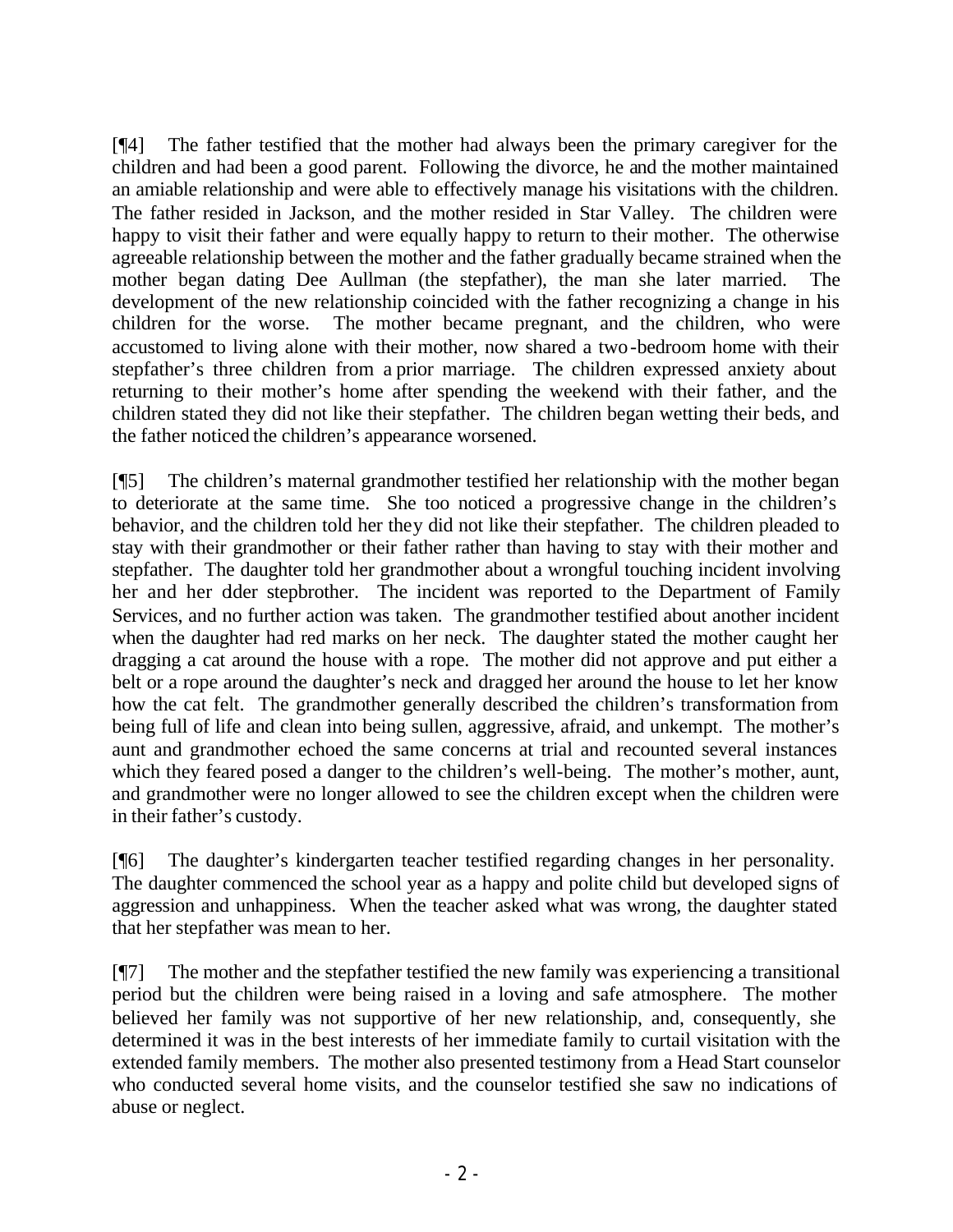[¶8] On March 20, 2001, the trial court issued its decision letter granting the father's petition to modify the custody provisions. The mother appealed.

## **STANDARD OF REVIEW**

[¶9] "The party seeking a modification of the custody provisions of a divorce decree has the burden of showing that a material and substantial change of circumstances has occurred, after the entry of the initial decree, and that modification is in the best interests of the children." *Clark v. Alexander*, 953 P.2d 145, 150 (Wyo. 1998). This court will not interfere with the trial court's decision regarding modification of custody absent a procedural error or a clear abuse of discretion. *Id.* We recently clarified the definition of an abuse of discretion when we stated the core of our inquiry must reach "the question of reasonableness of the choice made by the trial court." *Vaughn v. State*, 962 P.2d 149, 151 (Wyo. 1998); *see also Pace v. Pace*, 2001 WY 43, ¶9, 22 P.3d 861, ¶9 (Wyo. 2001). Judicial discretion is a composite of many things, among which are conclusions drawn from objective criteria; it means exercising sound judgment with regard to what is right under the circumstances and without doing so arbitrarily or capriciously. *Id*.

## **DISCUSSION**

## **A. Grandparent Visitation**

[¶10] The mother claims the trial court improperly considered grandparent visitation in modifying the custody arrangement. She concedes the final order does not require visitation for the maternal grandparent but asserts the trial court's comments and the eventual change of custody "bears the fruit of visitation rights of the grandparent." She points to several instances in the trial transcript where the court expressed a concern that she did not permit the children to visit members of their extended family.

[¶11] The mother further contends the trial court failed to follow the mandatory statutory procedures of Wyo. Stat. Ann. § 20-7-101(a) (LexisNexis 2001) which permits grandparent visitation. Section 20-7-101(a) provides in pertinent part:

> (a) A grandparent may bring an original action against any person having custody of the grandparent's minor grandchild to establish reasonable visitation rights to the child. If the court finds, after a hearing, that visitation would be in the best interest of the child and that the rights of the child's parents are not substantially impaired, the court shall grant reasonable visitation rights to the grandparent.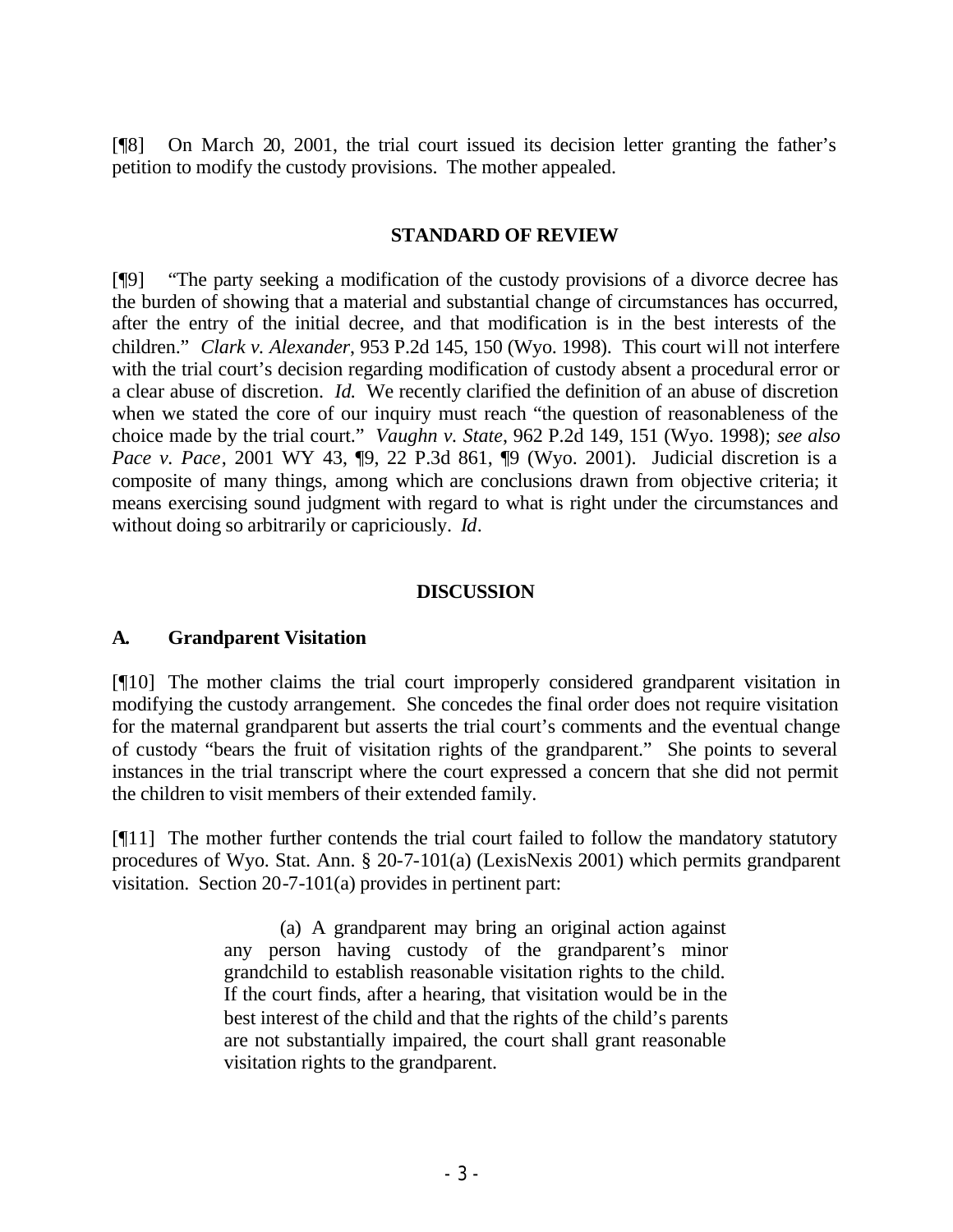The mother asserts the trial court did not articulate the rationale for its conclusion that visitation was in the children's best interests and made no determination as to whether visitation would substantially impair the mother's rights.

[¶12] Finally, the mother claims the trial court's decision violated the Fourteenth Amendment to the United States Constitution. In *Troxel v. Granville*, 530 U.S. 57 (2000), the United States Supreme Court recognized the Due Process Clause of the Fourteenth Amendment protects parents' fundamental right to make decisions concerning the care, custody, and control of their children. In light of that decision, the mother argues the trial court must find she was an unfit parent; otherwise, "there will normally be no reason for the State to inject itself into the private realm of the family to further question the ability of that parent to make the best decisions concerning the rearing of that parent's children." *Troxel*, 530 U.S. at 68-69. *Troxel*, however, involved grandparents who sued as third-parties seeking visitation with their grandchildren. *Troxel* is distinguishable from the instant case wherein the father, as the other fit parent, filed the petition to modify the custody provisions.

[¶13] The fundamental fallacy of the mother's argument is, the grandmother did not request visitation rights, either formally or informally. Furthermore, the trial court's order did not provide for grandparent visitation. Therefore, the statute was not at issue, and the Supreme Court's decision in *Troxel* does not apply. It is true the trial court made it patently clear throughout the trial that it was concerned about the mother no longer allowing her children to visit or maintain contact with her extended family. However, it could give appropriate weight to this consideration in determining what was in the children's best interests. Though we are cognizant of the Supreme Court's rationale in *Troxel*, under these circumstances we conclude the mother's argument does not have any merit.

# **B. Required Articulation of Factors**

[¶14] The mother complains the trial court's order and decision letter do not delineate the basis for its decision and are bereft of any support. She argues that, because the trial court did not articulate the factors in support of its decision, on review this court is left with conjecture and speculation in determining whether the custody modification was justified. The father admits the order is not overly detailed but asserts the transcript contains ample statements of the trial court's concerns and evidence it deemed important.

[¶15] We have repeatedly implored trial courts, when exercising their discretionary power in custody matters, to place the circumstances and factors which were crucial to their custody determinations on the record. If they did so, the reviewing court could better understand and evaluate the soundness of their decisions. *See Produit v. Produit*, 2001 WY 123, ¶¶10-13, 35 P.3d 1240, ¶¶10-13 (Wyo. 2001); *Pace*, 2001 WY 43, ¶15; *Reavis v. Reavis*, 955 P.2d 428, 431-32 (Wyo. 1998). We continue to encourage trial courts to rely on their discretionary power to make a record of the critical circumstances and factors which constitute the foundation of a custody award. *Produit*, 2001 WY 123, ¶10. However, except in instances involving unconventional custody approaches, trial courts are not required to do so. We have placed the onus on the parties to request findings of fact and conclusions of law pursuant to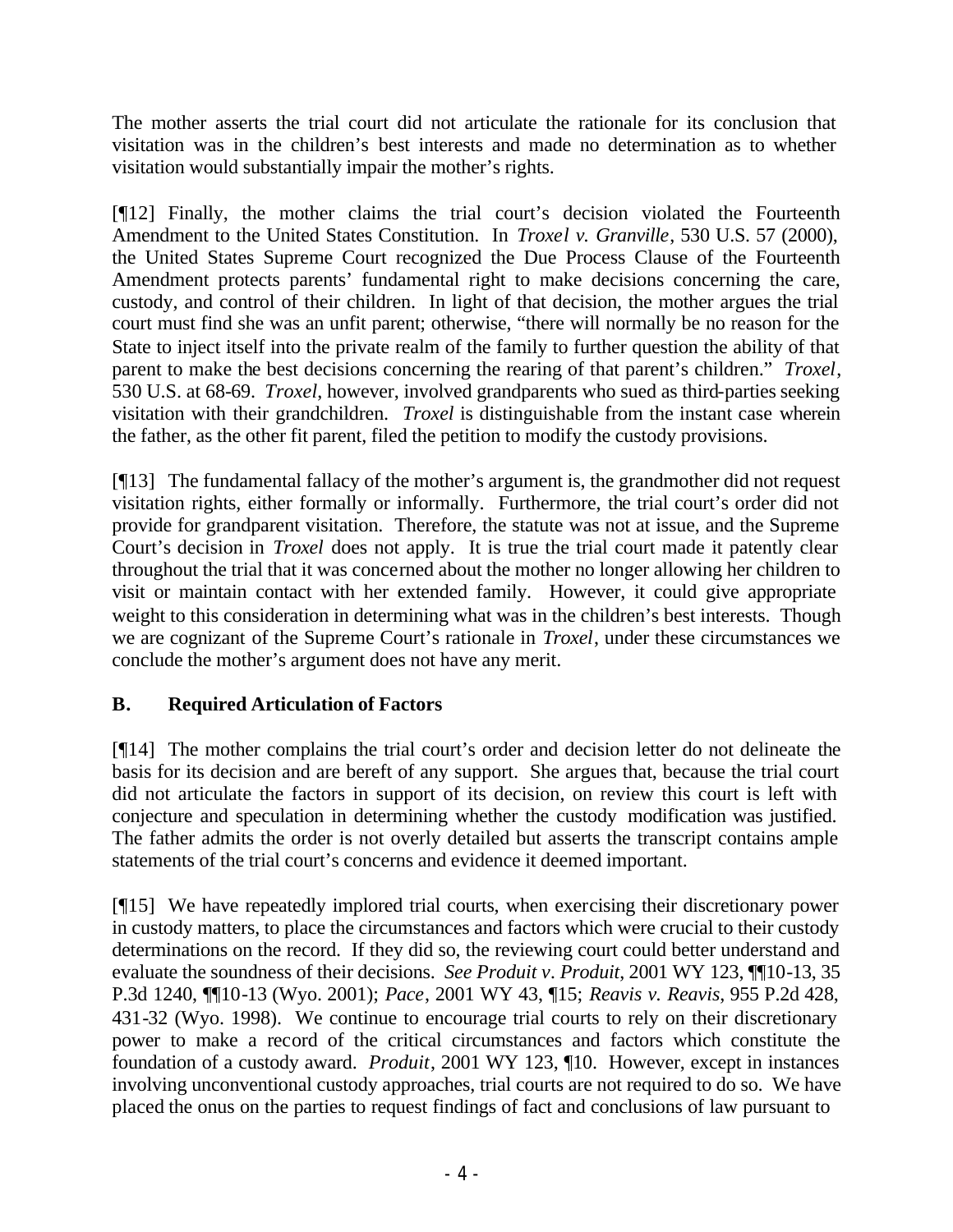W.R.C.P. 52(a). *Id.*; *Pace*, 2001 WY 43, ¶16; *RDS v. GEMN (In re MS)*, 9 P.3d 984, 986 (Wyo. 2000). Neither party made such a request and, therefore, cannot be heard to complain about the absence of formal findings. *Resor v. Resor*, 987 P.2d 146, 148 (Wyo. 1999).

[¶16] A trial court may modify an order concerning the custody of children if either parent shows a material change in circumstances and the modification would be in the children's best interests pursuant to Wyo. Stat. Ann. § 20-2-201(a) (LexisNexis 2001). Wyo. Stat. Ann. § 20-2-204(c) (LexisNexis 2001). Section 20-2-201(a) became effective July 1, 2000, and sets out the factors the court shall consider in making the proper disposition of children in a divorce. Although not specifically requiring findings as to the various factors, the statute does direct the court to consider specific factors in ordering the disposition of children. *Produit*, 2001 WY 123, ¶12. "On appeal, this court can ascertain whether the factors have been appropriately weighed only if the district court's consideration is reflected in the proceeding transcripts, by opinion letter, or as findings in the written order." *Id.* Remand may be necessary if the consideration of § 20-2-201(a) factors is not patent in the district court record. *Id.* at ¶13.

[¶17] We agree the trial court in this instance provided only a scant explanation of its reasoning in the decision letter and order modifying the custody provisions. However, consistent with *Produit*, we may look to the trial transcripts to determine whether the court's considerations are adequately set forth and comply with § 20-2-201(a). Several indications in that transcript prove the trial court was assured that substantial and material changes in circumstances had occurred and it was in the children's best interests for them to live with their father.

[¶18] The order states there was a change in circumstances that negatively impacted the children; the children were in an unhealthy and unhappy environment; and, as a result, it was in their best interests to be under their father's care, guidance, and supervision. Each case requires the trial court to carefully weigh the relevant factors while looking to the unique and individual family relationships in reaching a resolution which is in the best interests of the children in that family. *Reavis*, 955 P.2d at 431. In this case, the trial court heard testimony that, upon the mother's remarriage, the children exhibited disturbing changes in both their behavior and their appearance. It is true that remarriage by one of the divorced parents, standing alone, does not constitute a material change in circumstances sufficiently substantial and material to justify a custody modification. *Kreuter v. Kreuter*, 728 P.2d 1129, 1130 (Wyo. 1986). However, the addition of what would soon be four other children to the equation in addition to friction with the stepfather can be considered a material change in circumstances sufficient to justify a custody modification. Additional evidence included poor treatment by the stepfather and an improper touching incident between the daughter and her stepbrother. The trial court heard testimony from several witnesses that the daughter became aggressive and sullen, the children repeatedly expressed their dislike for the stepfather, there were several instances of alleged maltreatment, and the children's appearances changed for the worse. The court also heard the stepfather's testimony in which he admitted withholding the children from their relatives was against their best interests. The